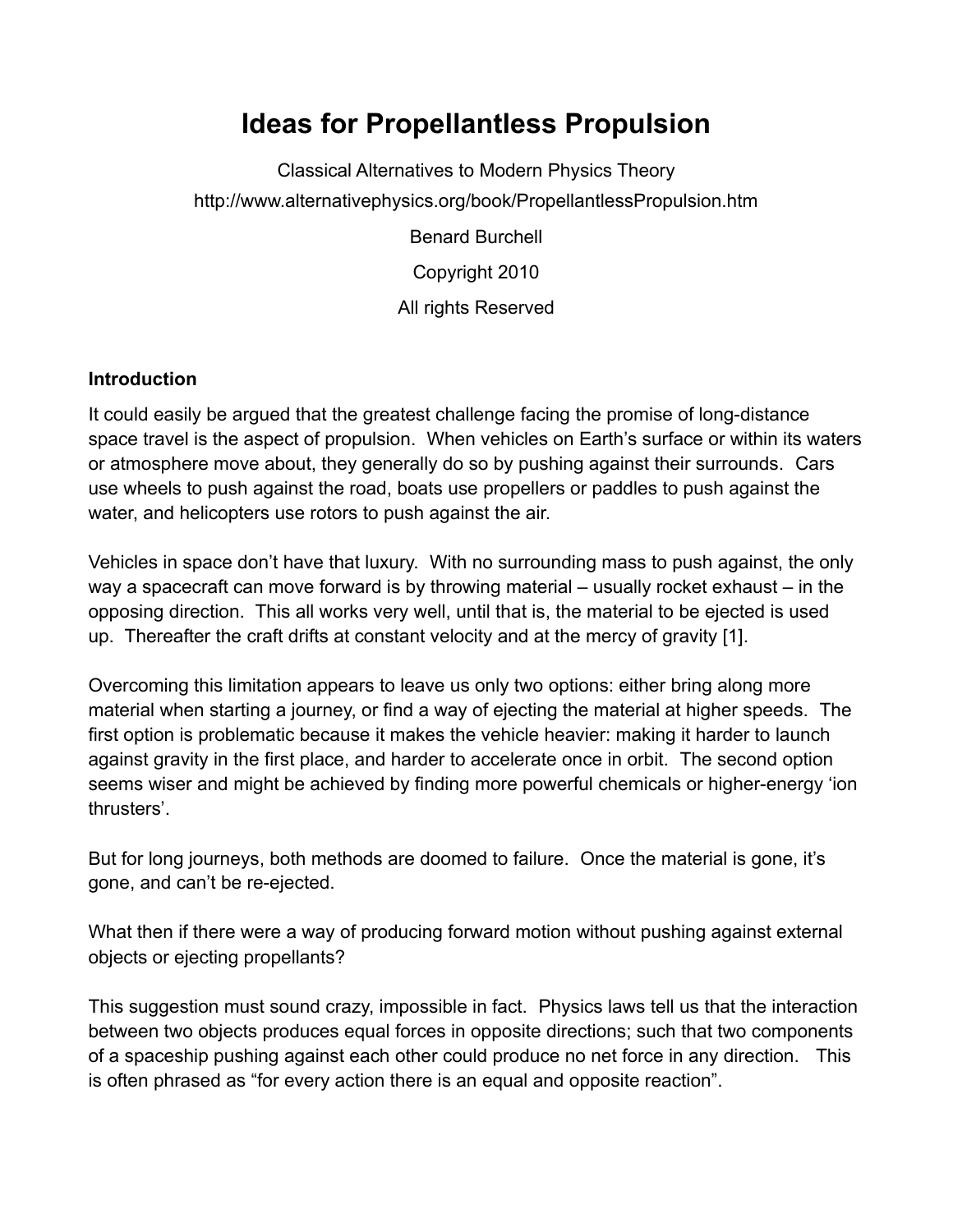This is Newton's third law of motion and understood in terms of conservation of momentum. It is what rockets rely on as they push a small amount of mass (the exhaust) backward at high speed, to move a large amount of mass (the rocket) forward at a lesser speed. In fact it is what all forms of transport ultimately rely on: for a car to drive forward it needs to push the Earth slowly backward – momentum is conserved in both situations.

In an earlier article:

(http://www.alternativephysics.org/book/MatterEnergy.htm#understandingnewton)

I argued that this law is just an approximation, albeit a very reliable one for most situations. The reason is that the speed of light is finite, and a change in motion of one charged particle takes a short while to be communicated to the other. As a result there is a delayed response and momentum can end up not being perfectly preserved.

I also suggested it may be possible to take advantage of this to accelerate a spacecraft without ejecting a propellant. And that providing we had enough energy to power the process, the velocity would keep increasing essentially without limit.

This suggestion caught the attention of a few people (including a science fiction author) who were keen to know the practical aspects of this idea – about how it might be constructed, and whether the net force would be enough to be usable. Here I'll attempt to do just that, although the method will be different from the one earlier described.

### **The Carousel**

To understand the concept it is best to start with a simple analogy.

There is a carousel (a circular rotating platform, also called a merry-go-round) in a playground. Two boys stand on it. One stands in the middle and the other on the outside edge. They each have a supply of tennis balls that they will throw at the other. They throw balls at the same speed and simultaneously. We'll also say that when they throw a ball in a particular direction, they throw another ball in the opposite direction and at the same speed. This is to prevent them from accelerating when throwing balls. We'll also say that they throw the balls once per second and at a speed of 5m/s.

Start with situation where the carousel is not rotating. Each boy throws a ball toward his opponent while throwing another ball away/backward. A short while later the balls arrive at their target and apply a force. If the carousel's surface was highly slippery, at the point when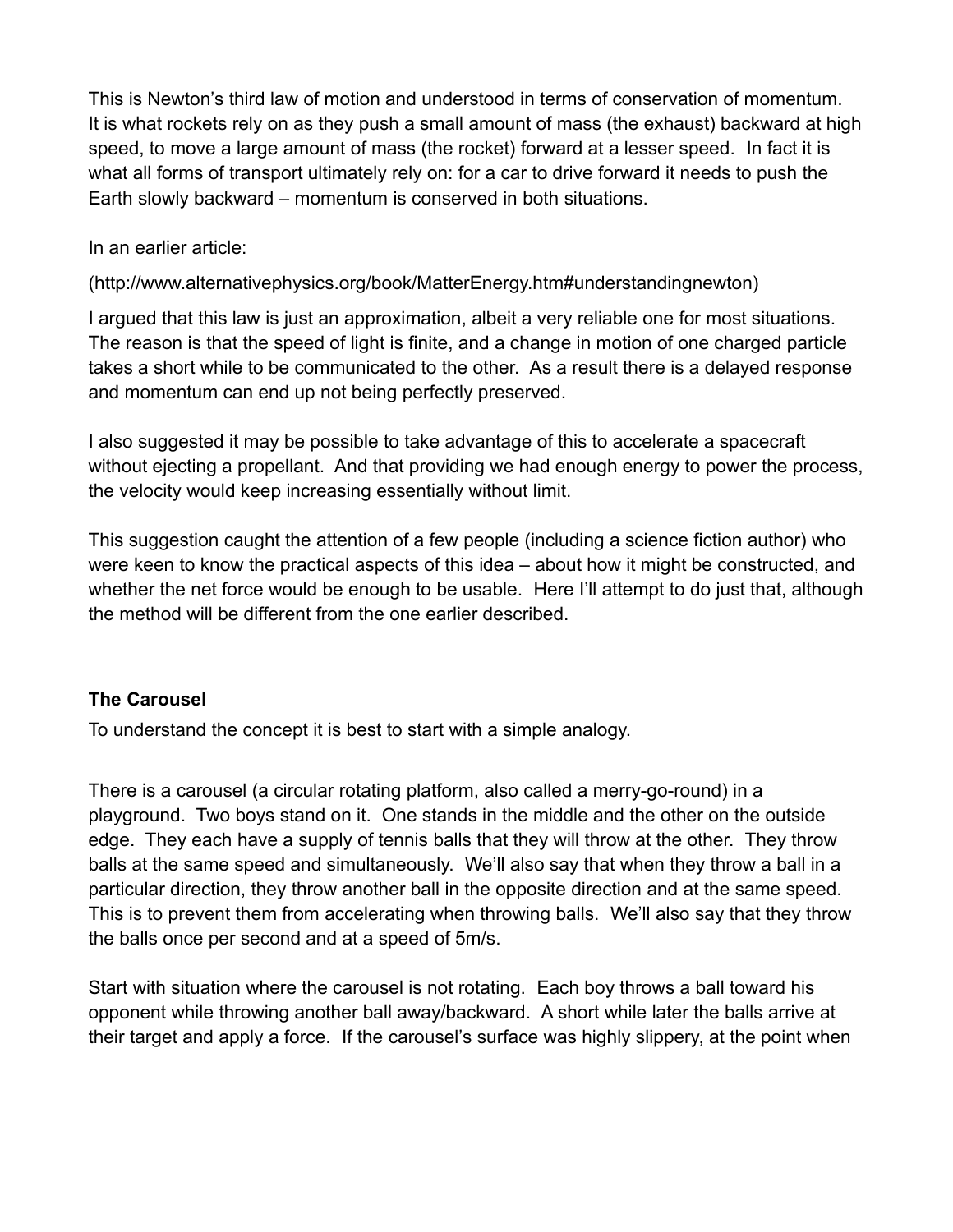the balls were thrown, neither boy would move. But when the balls hit, both boys would slide backward. But we'll say the surface isn't slippery and they wear rubber shoes. In this case the carousel floor would be stretched slightly.

Now to start the carousel rotating. The boys throw their projectiles and now find they both miss – although for different reasons. The one standing in the middle of the carousel misses because the other has moved from where he was when ball was thrown. While the one standing on the outside misses because his sideways speed gets added to the ball, throwing it off-target.

Shortly afterward they each realize their mistake and adjust their aims: the one in the middle aims at future position of the "outsider", while the "outsider" aims slightly in the opposing direction of the carousel's motion.

It might seem that everything is back to normal, and that the resulting forces of impact are equal and opposite. But that's not the case. When the boy in the middle threw his ball, it hit the "outsider" at the same speed and applied the same outward force. It also applied a force in the reverse direction of carousel motion – however we will be ignoring this for this exercise. Now when the "outsider" threw his ball, he needed to do so at a backward angle, in order to negate the carousel's motion. As a result the speed of the ball in the direction of the target was reduced and the ball applied less force. This diagram explains the situation:



From the perspective of someone standing on the carousel, the forces are no longer equal and opposite. Instead there is a net force in the outward direction.

Now step this up a notch. We increase the speed of the carousel until it is moving at the same speed as the boys throw the balls – 5m/s. The boy in the middle can still hit the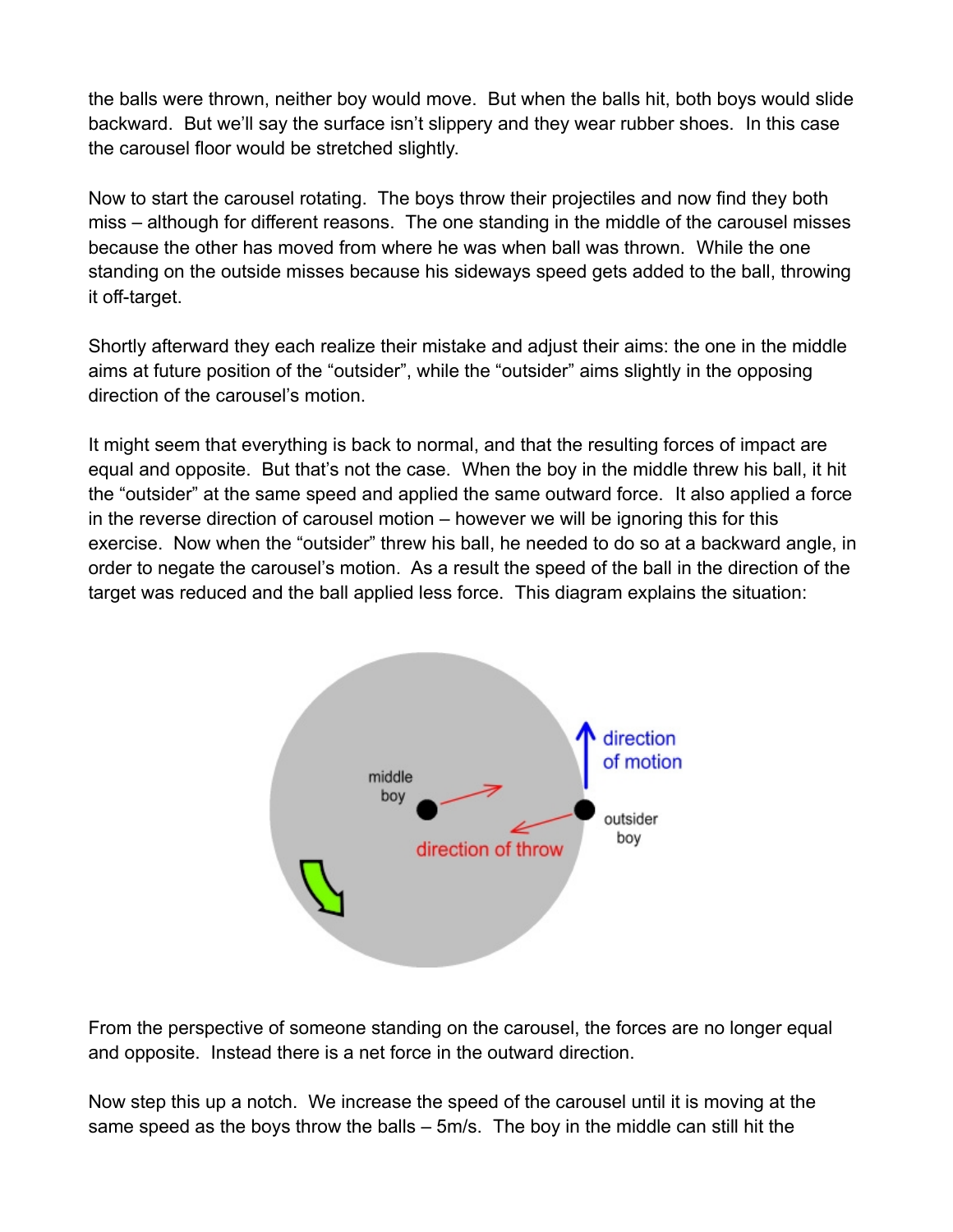outsider by aiming at a future position even further ahead. But the outsider finds he can no longer hit the one in the middle – even increasing the angle of throw to 90 degrees won't do it.

The force is now one-sided and fully outward. If the carousel were mounted on a slippery surface, we would expect it to launch slightly in that direction when the ball hit the "outsider" target.

### **Circling Charges**

Alas nothing useful has been achieved here because we are propelling the carousel by ejecting tennis balls in the opposing direction, making them an "external propellant". But this scenario was just an analogy to the main point that follows.

Let's change the situation by considering two positively-charged spheres, such as what would found atop Van de Graaff generators. They are connected by a joining rod. One sits motionless while the other is made to orbit it.

As before, start with the situation where they are standing still (no orbiting). Each sphere exerts a repulsive force of equal and opposite magnitude on the other, and the connecting rod is stretched, preventing them from moving apart. As a result there is no net force and everything remains still.

Now start the orbiting process. This can be done by placing them on a turntable with the motionless sphere in the center. To prevent the turntable wobbling, we'll also place an uncharged sphere of identical mass and distance on the opposite side of the orbiting sphere.

Each sphere continues to push against the other but the situation is a bit different. Referring back to the carousel example, the boys represent positive charges and the tennis balls represent a radiating electric field. This diagram describes the situation:

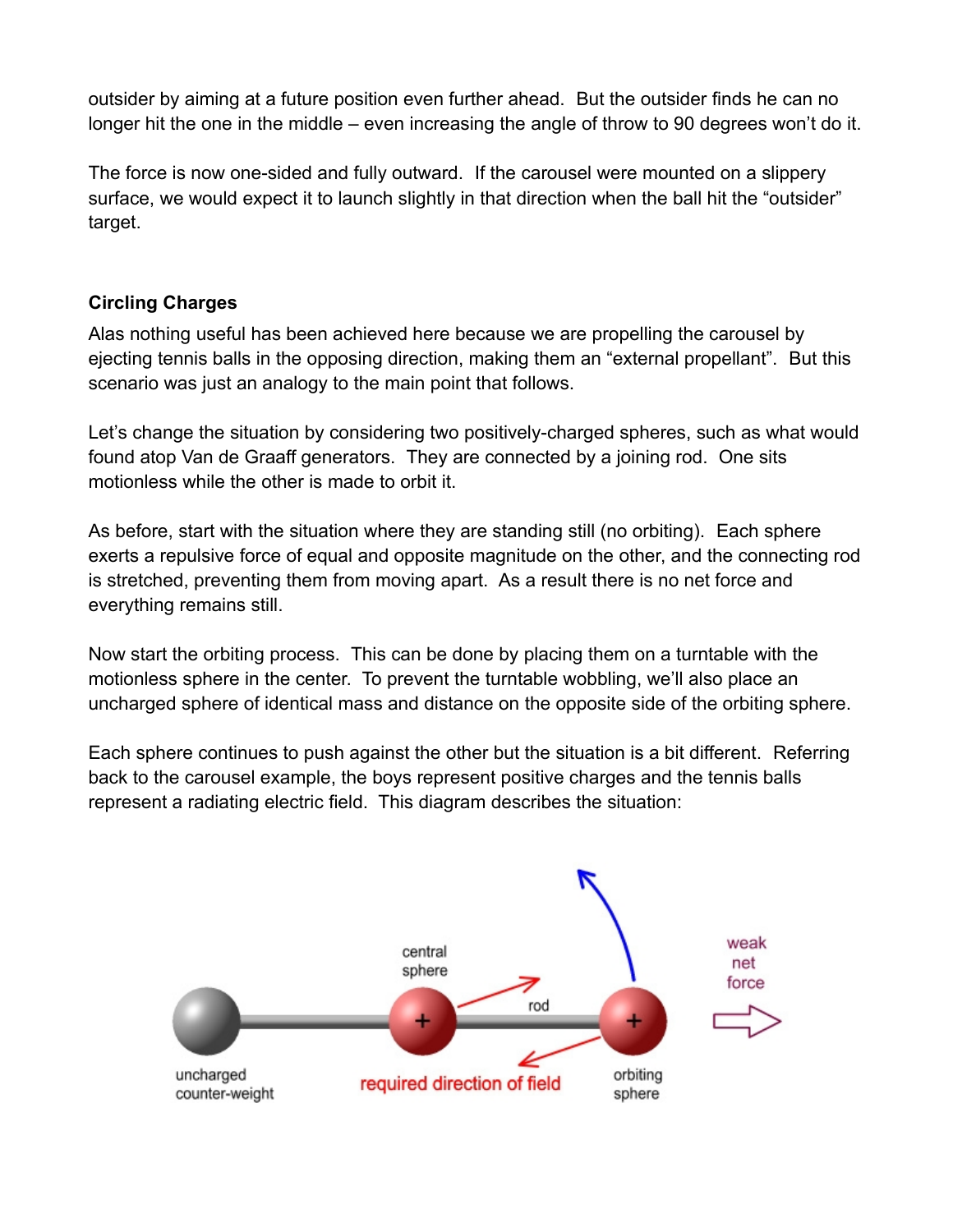Just as with the boys on the carousel, the field that radiates from the orbiting sphere needs to originate from a slight angle in order to hit the motionless sphere. This means it will hit the motionless sphere at a speed slightly less than **c**, the speed of light. Whereas the field that comes off the motionless sphere will continue to hit the orbiting sphere at speed **c**. Actually it will be slightly greater than **c**, due to the forward motion of the sphere being hit, but we'll ignore this for now.

To understand the implications of this, refer back to earlier chapters…

http://www.alternativephysics.org/book/RelativisticMass.htm

http://www.alternativephysics.org/book/ElectricFields.htm

… where it argues that electrical force is a function of impacting field speed, such that (for like-charges) force will decrease as the field speed decreases, much like how the tennis ball's force decreased with impact. If this is correct, then it would seem that there would be a net force in the outward direction, toward the orbiting sphere. If the turntable were sitting on a frictionless surface we would expect it to launch in that direction.

Unfortunately this is not helpful because the force direction is continually changing, meaning all that would happen is that the turntable would wobble. So let's make a couple of changes.

The first change is to replace the orbiting sphere with a charged ring that circles the central sphere (and we can remove the uncharged sphere on the opposite side). The second is to raise the central sphere so that it is above the ring, but still on its axis of rotation.

This image shows the result. Here the whole system has been rotated 90 degrees.

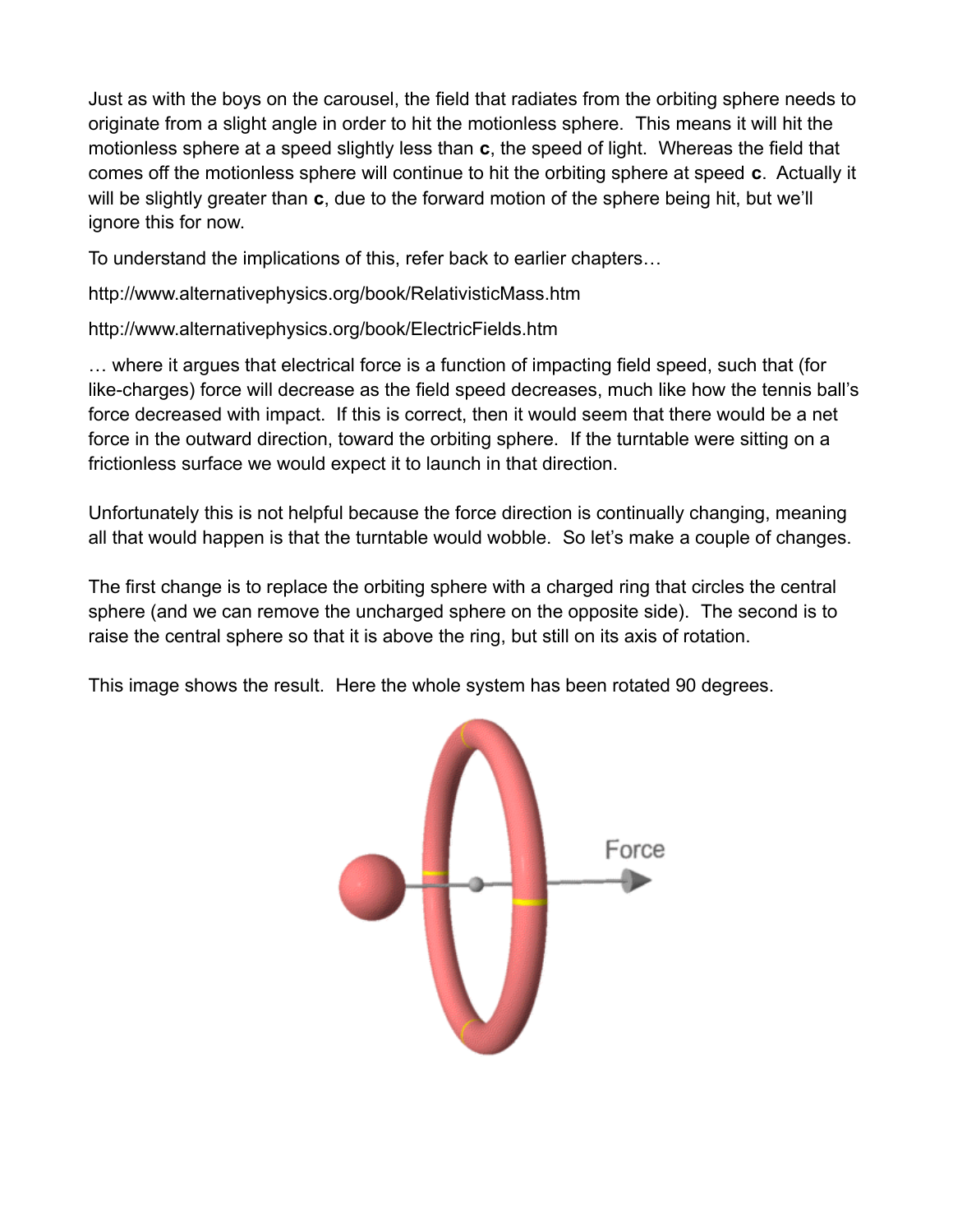Looking at the diagram, the electric field that emits from the rotating ring will need to originate at a slight angle (opposite to the direction of rotation) in order to hit the sphere. As a result it will hit the sphere at a speed below **c** and exert less force. The faster the rotation, the greater the angle will be required, and the less the impacting field speed and force. Whereas the field that comes from the sphere will impact the ring at speed **c**, and exert full force. As a result the forces will be unequal and there will be a net force toward the right, causing the system to accelerate in that direction.

To appreciate this better, imagine that the ring were rotating at the speed of light. Obviously this can't be done in practice! But this is like the earlier example where the carousel was rotating at the same speed as the balls were thrown. In this case none of the field originating from the ring will be able to hit the sphere, no matter what angle it emits from. All the electric force will come from the sphere impacting on the ring, pushing the system to the right.

### **Doing the Calculations**

Now comes the interesting part: figuring out just how much force we are talking about.

There are actually two considerations involved. The first is the reduced field-speed at impact, as discussed already. The second is the spreading of field with time.

Going back to our original example, imagine that instead of tennis balls, the boys had toy shotguns. These guns ejected a spray of (harmless) pellets that radiated from the end of each barrel in a uniform conical distribution. The further away the target, the fewer pellets hit, and the less the force. Also if the person firing the gun was moving backward at the time, the pellets would take longer to get there. As a result, they would spread even wider and the force they applied would be weaker again.

The same principle applies to electric fields emitted from charges. If the charge is moving away from the target, and both the source and target have the same charge sign (e.g. both positive), the target receives less force on account of: 1) the impacting field speed is reduced, and 2) the field has spread wider.

Experimenting with the sphere's positioning tells us that the maximum force will be achieved when the height of the sphere above the ring is 1/square root (2) of the ring's radius, i.e. 71% of the radius, putting it at a 35 degree elevation (this is what is the animation shows).

The calculation for the net force ends up being rather messy, containing many square roots and cubes. But it can be simplified to a convenient 'first order' expression [2]: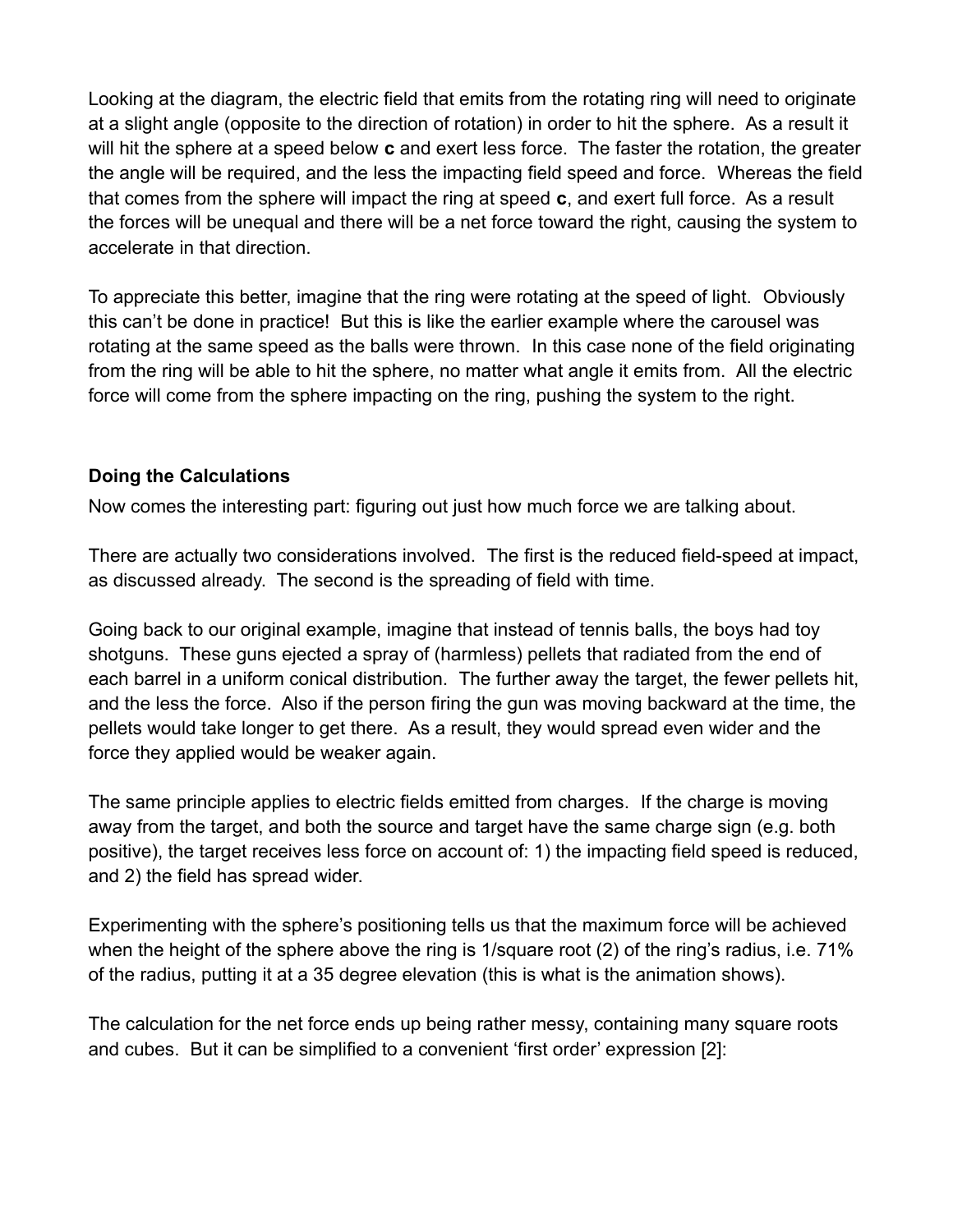$$
\mathbf{F} = \frac{7}{3\sqrt{3}} \frac{k \, \mathbf{Q} \cdot \mathbf{Q} \cdot \mathbf{r}}{R^2} \left(\frac{\mathbf{v}}{c}\right)^2
$$
\nWhere:

\n
$$
\mathbf{F} = \text{net force}
$$
\n
$$
\mathbf{Q}_\mathbf{S} = \text{charge on sphere}
$$
\n
$$
\mathbf{Q}_\mathbf{r} = \text{charge on ring}
$$
\n
$$
\mathbf{R} = \text{large radius of ring}
$$

$$
\mathbf{k} = \text{Coulomb's constant}
$$

**v** = velocity of ring

So it would appear we need to: 1) maximize the charge on both the sphere and ring, 2) maximize the velocity, and 3) minimize the radius.

For a hypothetical setup, we'll set the radius at 1 meter. Next we need to make the charge as large as we can. The sphere could be something that sits atop a Van de Graaff generator. Looking up what a typical voltage would be on that, it's about 450kV. For a sphere of

diameter 30cm, that translates to a charge of  $7.5x10^{-6}$  C = 7.5 micro-coulombs [\[3\].](http://www.alternativephysics.org/book/PropellantlessPropulsion.htm#[3]) Assume the ring was a hollow tube and also held the same charge.

We now have all the variables except velocity. We want that to be as high as possible. That means: make it as high as we can without having centrifugal force break the ring apart. This velocity will depend on the strength and density of the material. Surprisingly, it doesn't depend on the large radius of the ring or its cross-sectional thickness. The maximum velocity you can spin a ring at before it stretches beyond its damage point turns out to be given by this formula:

$$
v_{\text{max}} = \sqrt{\frac{Y}{\rho}} \tag{2}
$$

where **Y** is the yield-strength of the material and **ρ** is the density. A table on Wikipedia [4] shows the best conductive (metallic) candidate is a steel with yield-strength 2617MPa and density 8g/cm<sup>3</sup>. This gives a maximum rotation speed of 570m/s.

Plugging those numbers in to our force equation gives us...  $2.5x10^{-12}$  N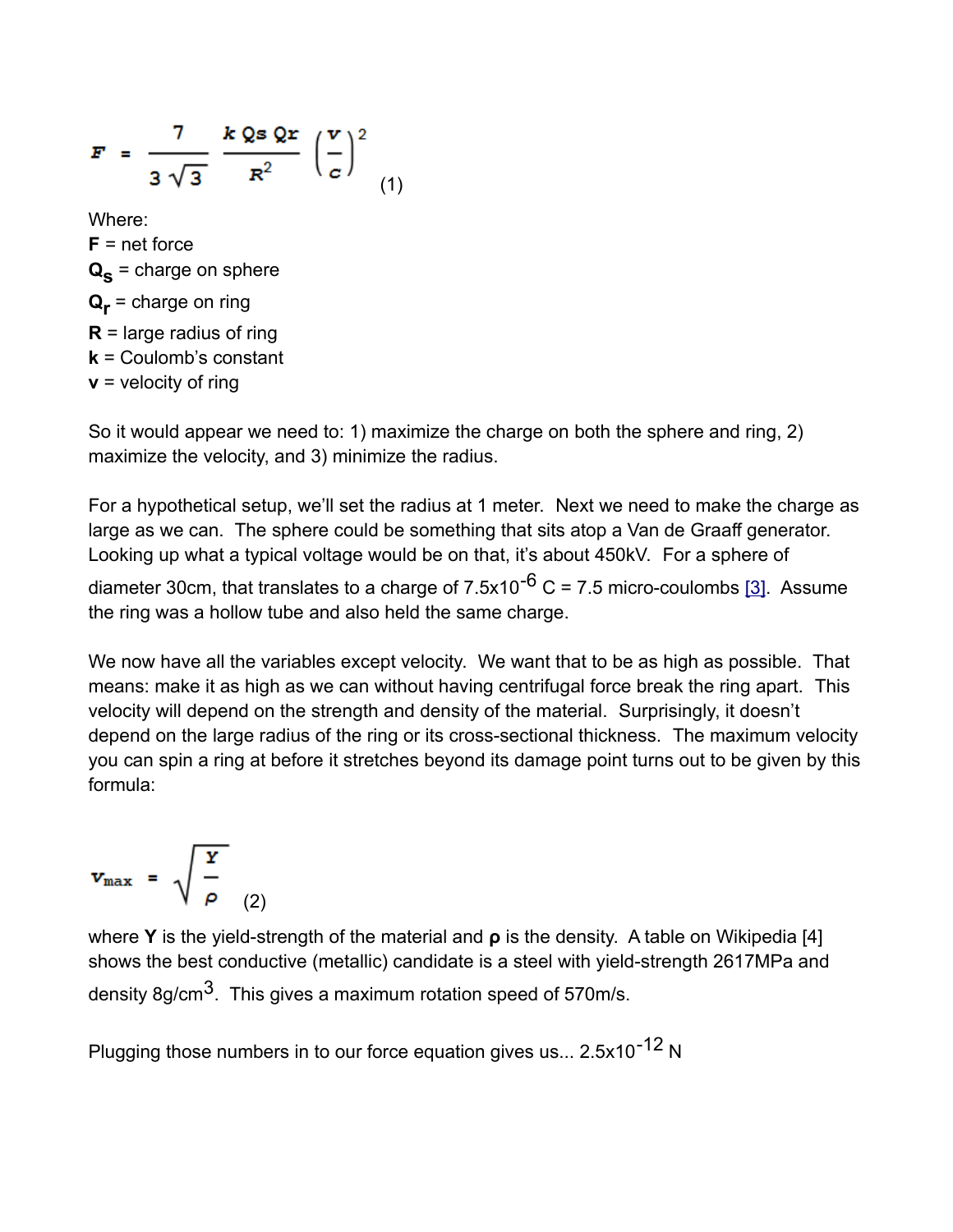2.5 pico-Newtons!? That's nothing to get excited about and might not even be measurable, even in zero gravity. Given that we are violating Newton's force laws we shouldn't expect anything that would be easily noticeable.

Still, let's see what might be done to boost the results. There are four variables to play with: two charges, radius, and velocity.

### Radius:

We could increase force by reducing radius. By reducing the radius to 10cm and leaving everything else the same, the force will increase by a factor of 100, to 250 pN, which is not much better. Problem is, reducing the radius also reduces the size and hence the charge of both sphere and ring: If the sphere and ring are both hollow, they will also both reduce their surface areas and hence charges each by a factor of 100, making the force 100 times smaller! Scratch that idea. It would be better to increase the radius and size of the entire setup.

## Velocity:

There isn't much that can be done to increase the rotational velocity due to centrifugal forces. In fact it's unlikely we could get to 570m/s because the ring would need to be perfectly balanced. 300m/s might be more realistic. But if stability wasn't a problem, we could surround our conducting ring with a layer of higher-strength/lower-density material. Referring to this table [4] and equation (2), Kevlar would allow for speeds up to 1585m/s, boosting the force 7.7 times.

## Charge:

The charge on the sphere and ring was very small, in the order of micro-coulombs.

Multiplying these together is what made put result in the pico  $(10^{-12})$  range. If it were possible for both the sphere and ring to contain one coulomb of charge, the force would be 0.04N. Now that is certainly noticeable. The problem is that we can't have an isolated charge that high. The repulsive force between the sphere and ring would be 4 billion Newtons! That is too much to ask for, but if we could somehow have each of them contain a milli-coulomb, that force would reduce to a ton, which is manageable, but then the force within the sphere might be too high to contain.

### **Using superconductors**

There may be a way around the tiny charge problem. It involves superconductors. A superconducting ring allows electrons to circle endlessly. How fast will they move, and more importantly, how much moving charge will there be?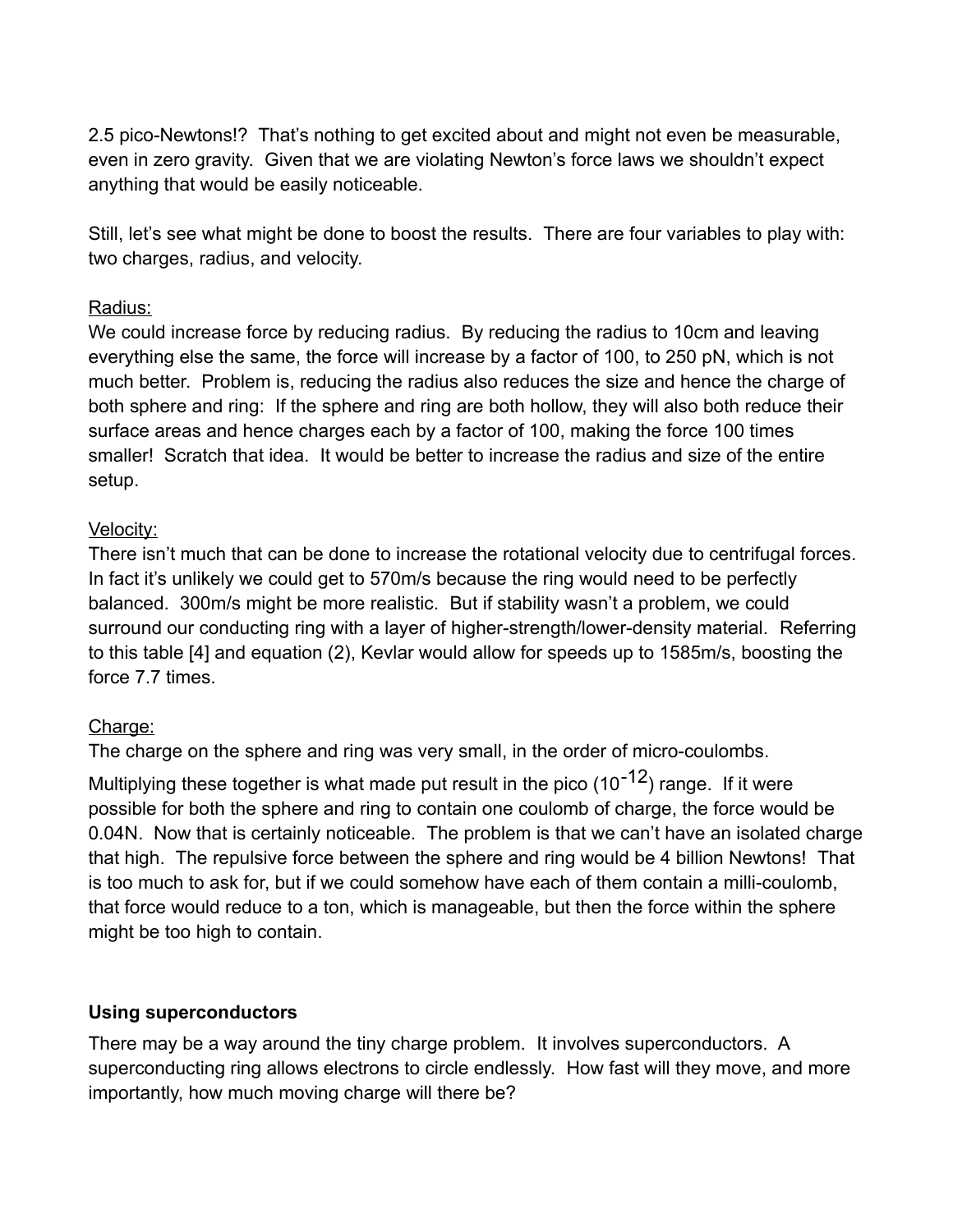Suppose the ring was solid copper with a cross-sectional radius of 3cm. This gives it a volume of 0.0178m<sup>3</sup>. We know the free electron density of copper is 8.48x10<sup>28</sup> electrons per  $\text{m}^3$ . Multiplying by the charge of an electron gives a charge density of 1.36x10<sup>10</sup> coulombs per  $\mathrm{m}^3$ . Multiplying this by volume tells us the circling charge will be 2.41x10<sup>8</sup> coulombs. That's impressive!

Now how fast will the electrons be moving? Superconductors can carry a current of 2000 amps per square millimeter of cross-sectional wire. The velocity can be given by the formula **v**=**I**/(**ρ A**). Where **I** is current, **ρ** is charge density, and **A** is area. Substituting **I**=2000, **ρ**=1.36x1010, and **A**=10-6m2, gives the velocity of 0.147m/s - about 15cm/s.

A small problem here is that circling charge is now negative rather than positive, because it consists of electrons, and we want the ring and sphere to have the same polarity. This could be solved by making the sphere negative. But as will be discussed in the next section, a positive charge is preferred.

Another way to solve it is by rotating the ring in the opposite direction. I.e. if the electrons were going clockwise, we rotate the ring anticlockwise at the same speed (15cm/s). In this way the electrons are effectively standing still while the protons are orbiting.

Plugging this new charge (of the ring) and velocity into the above equations tells us the net force is  $5.26x10^{-6}$ N or 5.26 micro-Newtons.

That is a lot larger. Not enough to be useful but it should be detectable.

The reason it was much larger was because the charge increased significantly. At the same time however, velocity greatly decreased. This had a big impact because the force is proportional to velocity-squared.

So what can be done? One possibility would be to find a way of increasing the sphere's charge. The sphere carried only 7.5 micro-coulombs. It was hollow, which means charge could only be applied to the surface. What if the sphere were solid metal – could it hold a much larger charge? Perhaps not because otherwise it would be standard fare to make Van de Graaff generators with small solid balls rather than large hollow spheres. Quite likely this is because once the positive charge density reaches a certain level it won't allow any further electrons to be pulled away by the charging belt, and the charging process stops. This is probably why they use a large hollow sphere to spread the charge over a large area.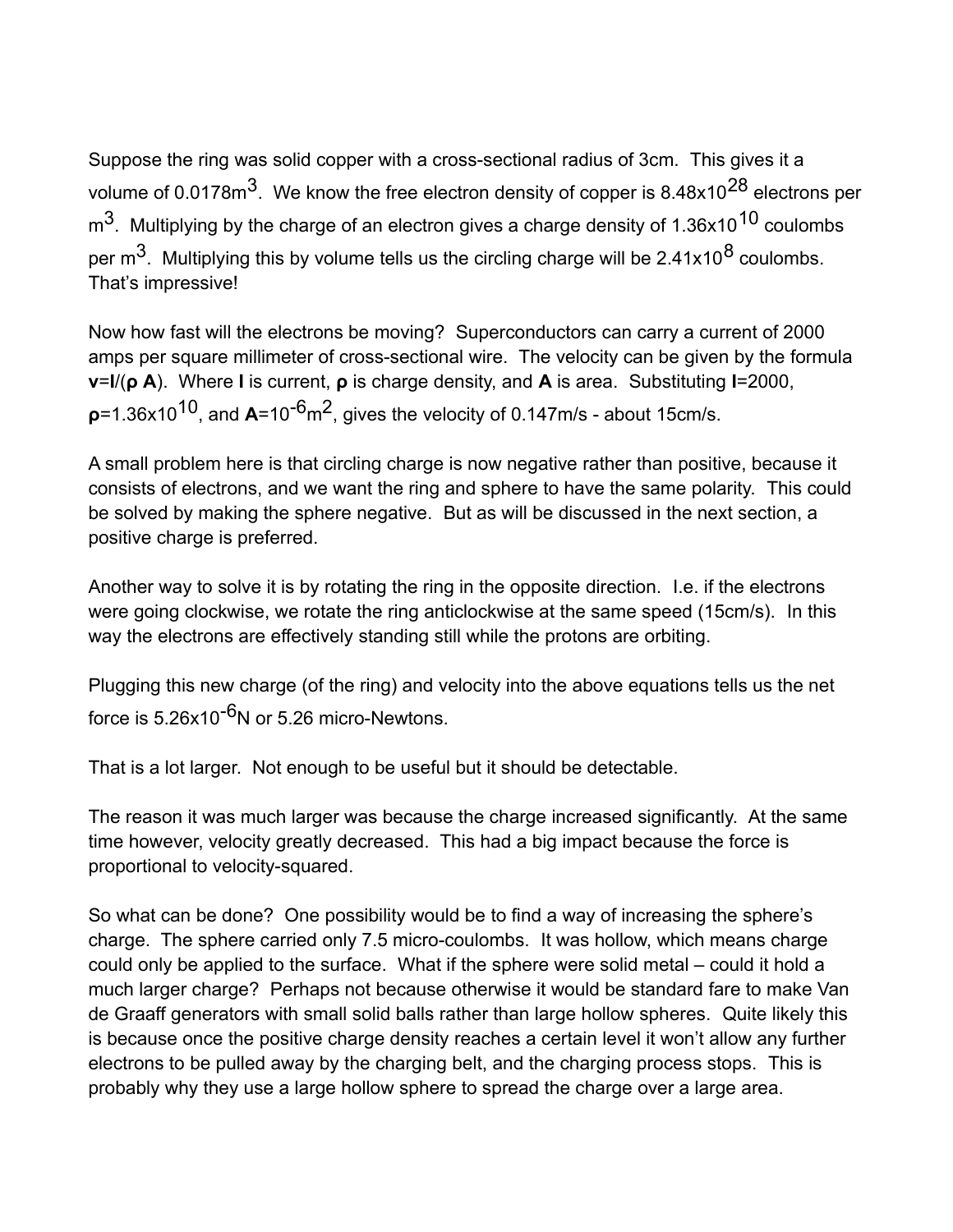Here's a few ideas:

. Use a series of hollow spheres of increasing size. Charge them separately, then disassemble them into hemispheres, then reassemble them so they are one inside the other. Could that boost the overall charge?

. Have a long rectangular sheet of flexible metal. Charge it as much as possible, disconnect it from the generator, then roll it up like foil. Now the charge should be confined within a small volume.

. A limitation to the maximum voltage on Van de Graaff spheres appears to be that electrons can leak into, or be absorbed from, the surrounding air. What if we covered the metallic surface with a dielectric material such as what is used in capacitors. Would that allow for a much higher voltage/charge? A simple vacuum might even be better.

# **Using Opposite Charges?**

Up until now we've had using the same charge on the ring and sphere (both positive). What would happen if they were oppositely charged: e.g. the sphere was negative and the ring positive? That would seem more sensible because the net charge of the system would be neutral.

In this situation you might expect the net force would now be to the left. Surprisingly this is not the case: the net force is still to the right. The field from the positive ring would arrive at the negative sphere at less than light speed, making it's attractive force stronger, while the attractive force from the sphere on the ring has normal strength.

But the net force won't be as strong. The radiating aspect of the field also serves to make the attraction (from the ring) weaker. Doing the analysis gives this first-order approximation:

$$
F = \frac{5}{3\sqrt{3}} \frac{k \text{ Qs Qr}}{R^2} \left(\frac{v}{c}\right)^2
$$
 (3)

The difference between this and the earlier equation (1) is a factor of 5/7.

One reason for preferring positive charge is that it doesn't move around. Negative charge comes from excess electrons, which are free to move about and this might negate the benefits. Also, positive is preferred because excess electrons can more easily leak away or be ejected, discharging the apparatus. Whereas excess protons can't leave.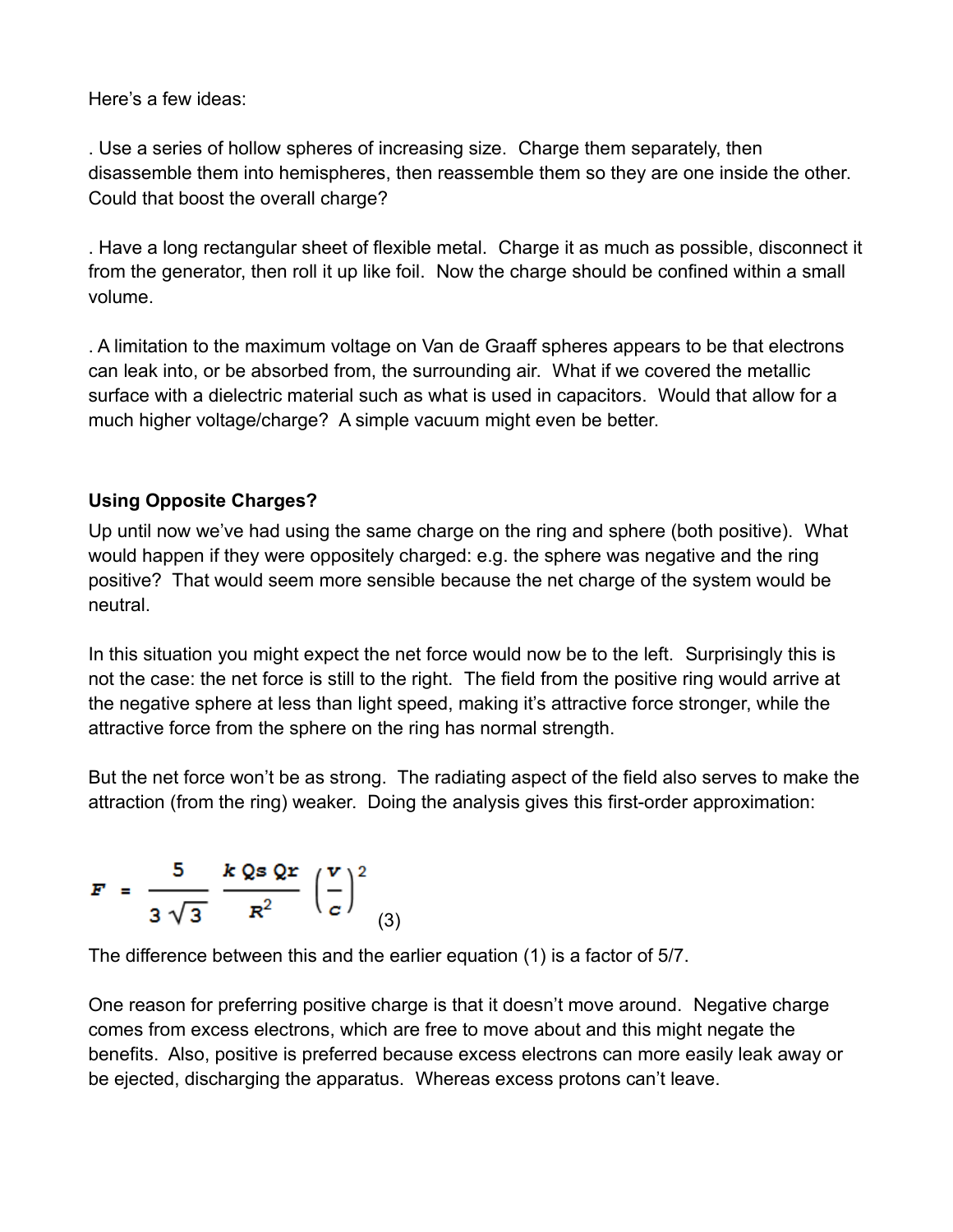## **Rotating Faster Than the Current**

The fact that both negative and positive rings produce a net force in the same direction (although by different amounts) could well be the huge bonus we're after.

Earlier we rotated our superconducting ring in a direction opposite to the electron current to make the protons orbit instead. What if we rotated our ring faster than 15cm/s, i.e. faster than what the electrons moved through the ring?

Both protons and electrons would now be orbiting in the same direction, with the protons moving faster. Both charge types would be contributing to the net force, making it stronger again. The new net force (adding formulas (1) and (3)) becomes:

$$
F = \frac{k \, Qs \, Qr}{3 \, \sqrt{3} \, R^2 \, c^2} \, \left( 7 \, v^2 + 5 \, (v - v_e)^2 \right) \tag{4}
$$

Where:

**v** is the rotational speed of the ring

 $\mathbf{v}_{\mathbf{\Theta}}$  is the velocity of the electrons relative to the ring, in this case 0.147m/s

By rotating the ring at 1m/s the net force becomes 0.00037N. By rotating at 10m/s it becomes 0.041N. Rotating at 100m/s gives 4.2N. And at 300m/s gives 38N.

These are certainly noticeable forces, and actually usable. 38 Newtons can accelerate a 3.8kg mass at 1 G.

The benefit of rotating the superconductor as a whole is that we don't need to care so much about how fast the current is flowing, because our rotation speed will be much greater. So we can use cheaper superconducting materials that don't allow huge currents. We can probably also use regular conductors (e.g. copper wire electromagnets), although these will need to be kept powered by an electrical supply.

Either way, it is important to keep some kind of current flowing within the ring, otherwise the free electrons might move in a manner that negates the effects, meaning that a neutral spinning disc won't achieve anything. For the same reason, it may be necessary to keep a net charge on the sphere.

## **Closing thoughts**

If the above is correct then why hasn't it been noticed before? Perhaps it has. There is a fellow by the name of Eugene Podkletnov who claimed to have discovered an 'antigravity' effect using a rotating superconducting disc. There are few details available and, amidst